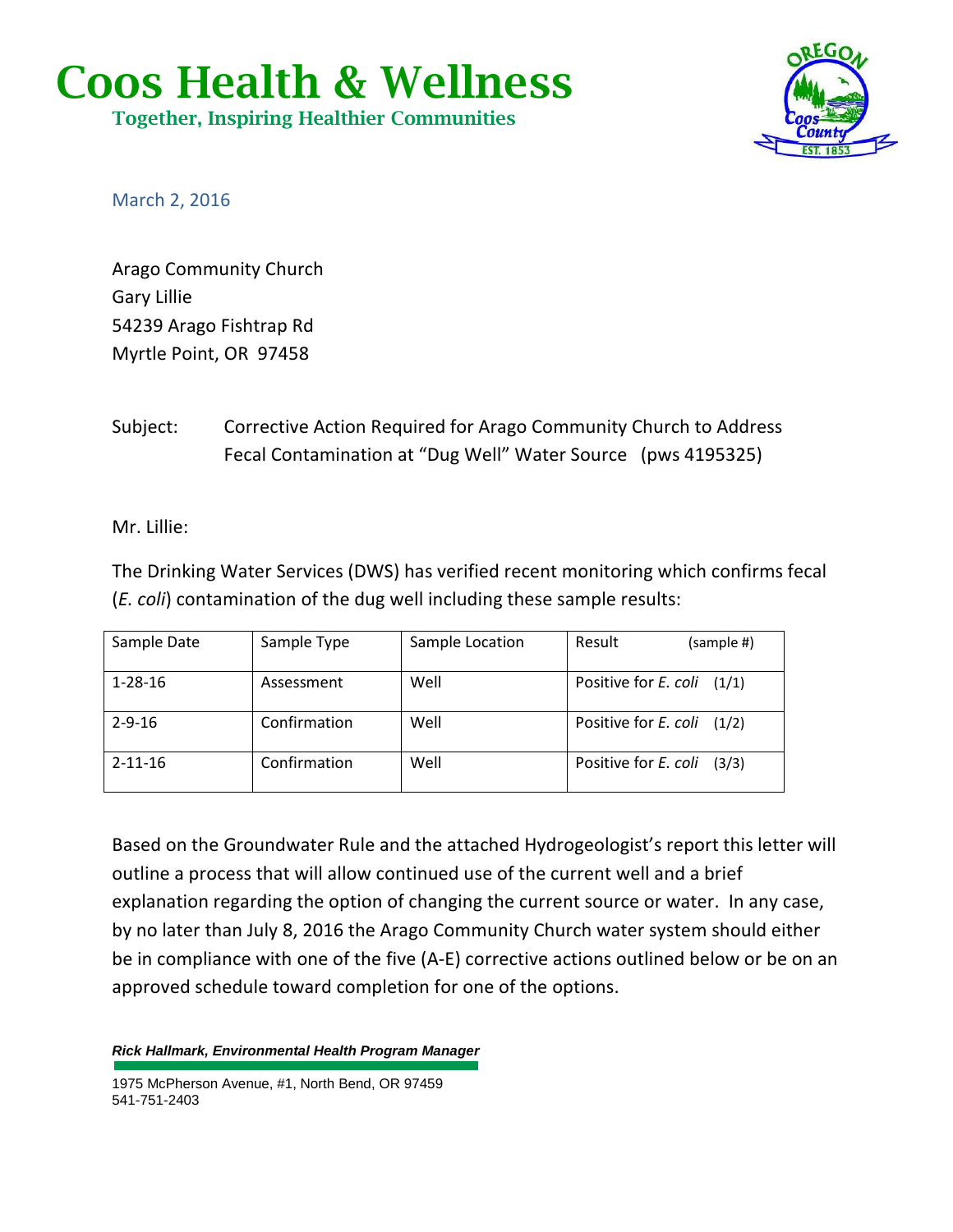Please contact me by April 8, 2016 and verify your understanding of this letter and identify which course of correction you intend to follow. If July 8 does not appear to be a reasonable time frame to meet the requirements to comply, be prepared to justify an alternate schedule.

(A)Presuming you will move forward continuing use of your current well source, the following three points apply:

- 1. Provide a conspicuous boil notice at any likely point of use. Even though it appears nonsensical for the application at the church I advise use of the enclosed "boil notice" template. Maintain a notice until you receive correspondence from Coos Health & Wellness or Oregon Drinking Water Services (DWS) that it is no longer needed. In the interim, on a monthly basis, provide a copy of the public notice to DWS-DMCE at PO Box 14450, Portland, OR 97293-0450. You may also fax the report to (971) 673-0694 or email to dwp.dmce@state.or.us. Please copy my office with each [monthly] notice.
- 2. Complete a microscopic particulate analysis (MPA) to determine if your source water is satisfactorily free of elements representing potential parasite intrusion in the source. Note an extra measure of disinfection above the 4-log viral level is required if the MPA shows a risk of parasites and note there is the potential to be required to add more filtration for some parasite situations.

The state has a circuit rider HBH Consulting Engineers, Inc., which provides limited technical help without cost to a non-profit organization operating a public water system. I advise calling Robert Henry of HBH at 503-554-9553 or 866-669-6603 and make a request to clearly determine if HBH acting as the state's circuit rider can provide an MPA at no cost to the church (and perhaps immediately?).

It is customary for DWS to provide written direction about performing MPA. It is a technical process requiring at least two separate full days of work spaced apart by at least 30 days. Each day of work must immediately follow a significant precipitation event. If HBH is not able to do the work for you, please wait patiently to receive detailed MPA information from DWS such as what labs do the analysis and where equipment can be rented. I think it would be ideal to complete the MPA during the current winter rainy season and before you move forward to purchase tanks to meet disinfection requirements.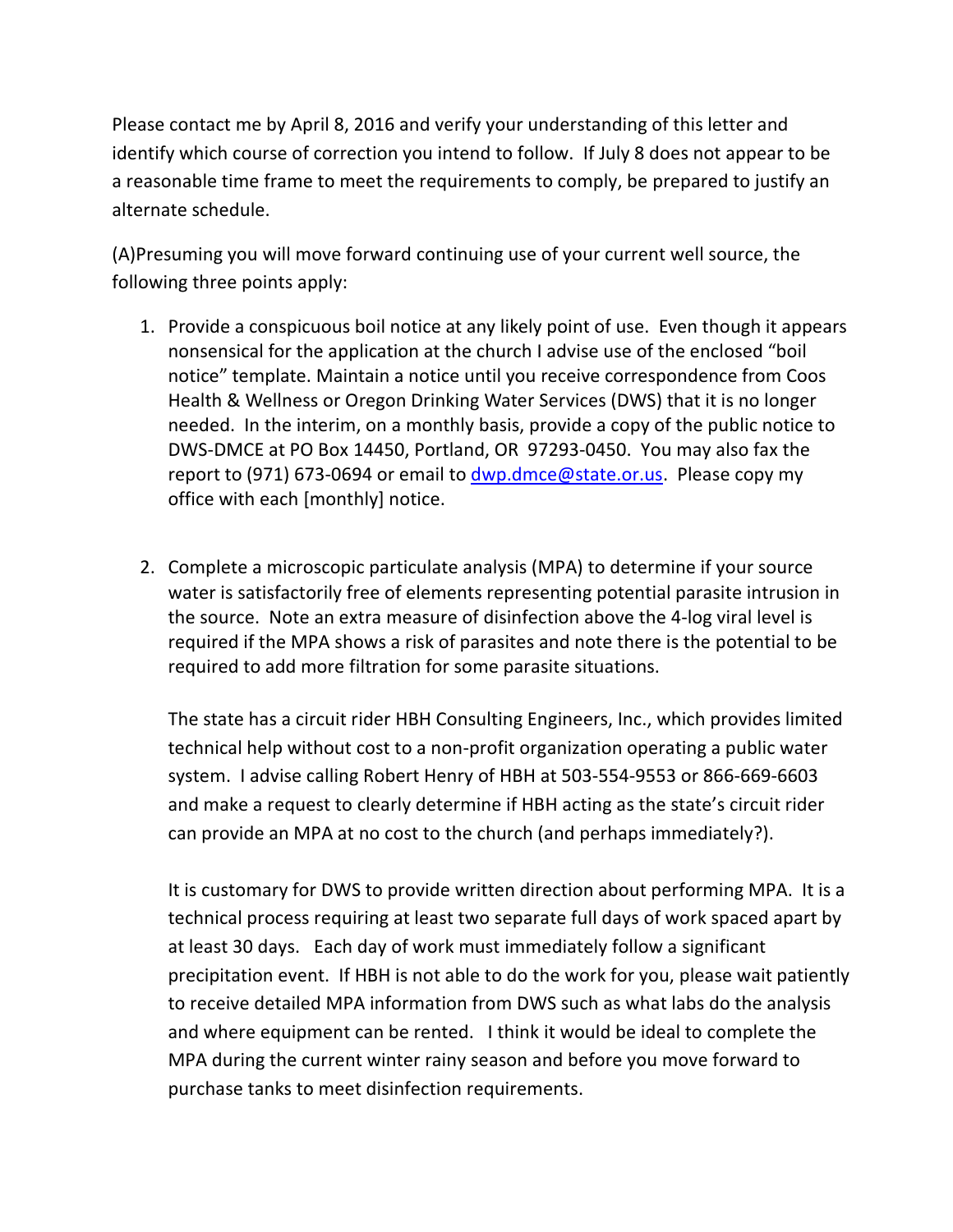3. Prepare to meet plan review requirements to meet "compliance monitoring" criteria for disinfection. This means (1) providing chlorination with enough contact time to achieve at least 4-log viral disinfection (unless more disinfection is required due to MPA results), (2) documenting that the minimum chlorine residual is maintained at the entry point at all times and (3) reporting findings/results to state Drinking Water Services on a monthly basis.

Aside from the plan review requirement for disinfection there is some chance of need for plan review to increase filtration. This need will be based on the MPA.

If MPA can be completed in the next several weeks I think it is logical to wait for those results to be obtained before starting plan review. This will allow you to pay the plan review fee only one time. If the MPA cannot be completed before spring 2016, expect to move forward as soon as practical with disinfection without the MPA results.

To obtain information for plan review enquire with DWS by calling 971-673-0408 or go to Oregon.gov and then type in "drinking water plan review" using the internal search engine.

Considering the hydrogeologist's report and despite the fecal contamination confirmed in the source I do not advise abandoning your water source, but you may consider doing so. Plan review (noted above) is required for changing a source. Modifying the source does not change the "boil notice" requirement noted above and does not necessarily eliminate the need to provide disinfection or at a later date performing an MPA. Here are examples of changing a source.

(B)Drill a new well in hopes of finding an aquifer without fecal contamination.

(C)Provide adequate storage capacity for hauling water from an approved public system.

(D)Find means to connect to a viable public water system.

(E)Reconstruct the existing well using current well construction standards. (Well reconstruction does not always eliminate fecal contamination.)

Please ask for more detail if any of the four above options (B-E) interest you.